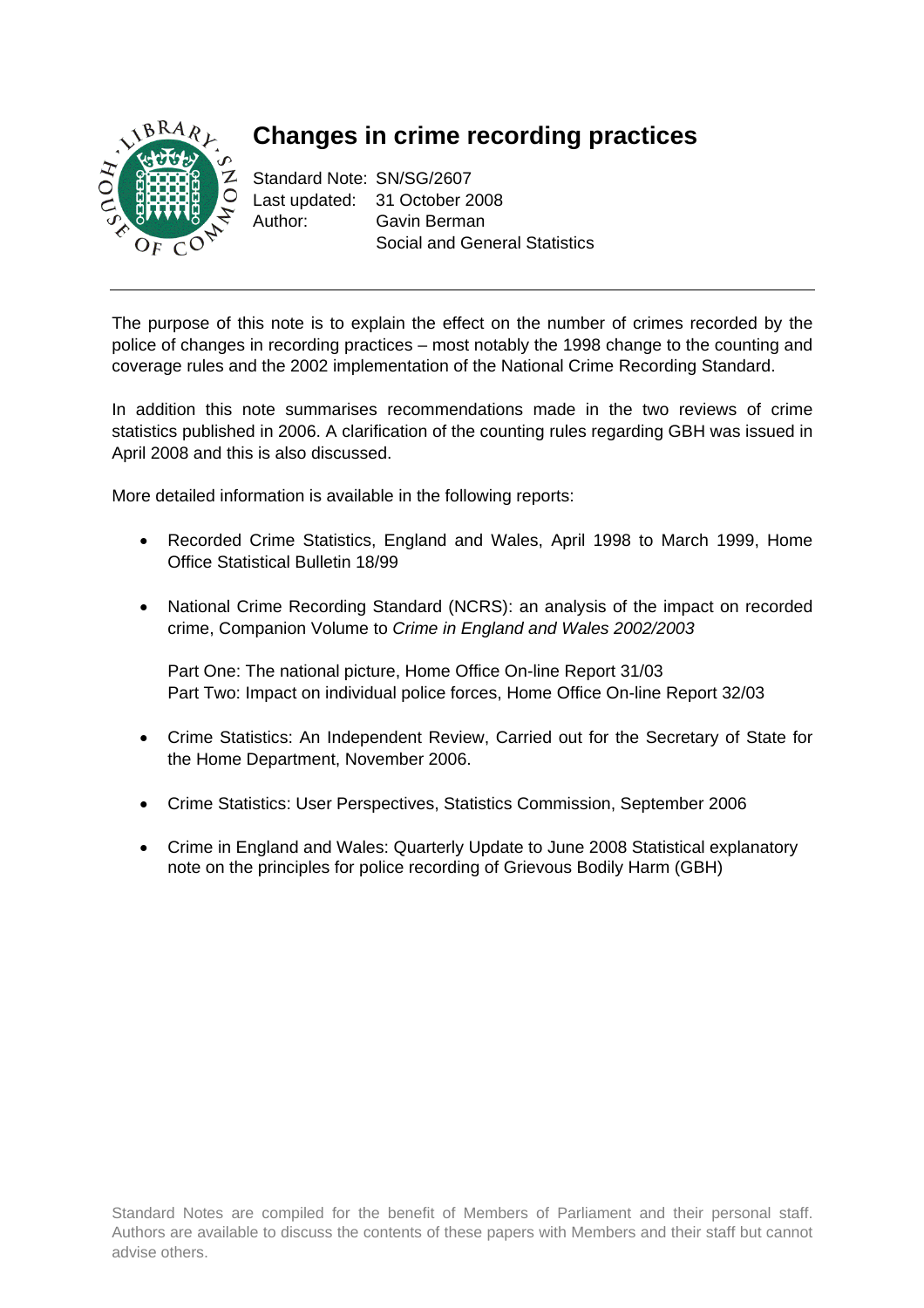# **Contents**

| Α. | Introduction                                  |                                              |   |  |  |  |
|----|-----------------------------------------------|----------------------------------------------|---|--|--|--|
| В. | The 1998 counting rule and coverage revisions | 5                                            |   |  |  |  |
|    | 1.                                            | Why change and what changed?                 | 5 |  |  |  |
|    | 2.                                            | Measuring the effect of change               | 5 |  |  |  |
| C. | The National Crime Recording Standard (NCRS)  | 7                                            |   |  |  |  |
|    | 1.                                            | The need for a recording standard            | 7 |  |  |  |
|    | 2.                                            | The aims of the NCRS                         | 7 |  |  |  |
|    | 3.                                            | Estimating the effect of NCRS implementation | 8 |  |  |  |
| D. | Independent reviews of crime statistics       | 11                                           |   |  |  |  |
| Е. | April 2008 counting rules clarification       |                                              |   |  |  |  |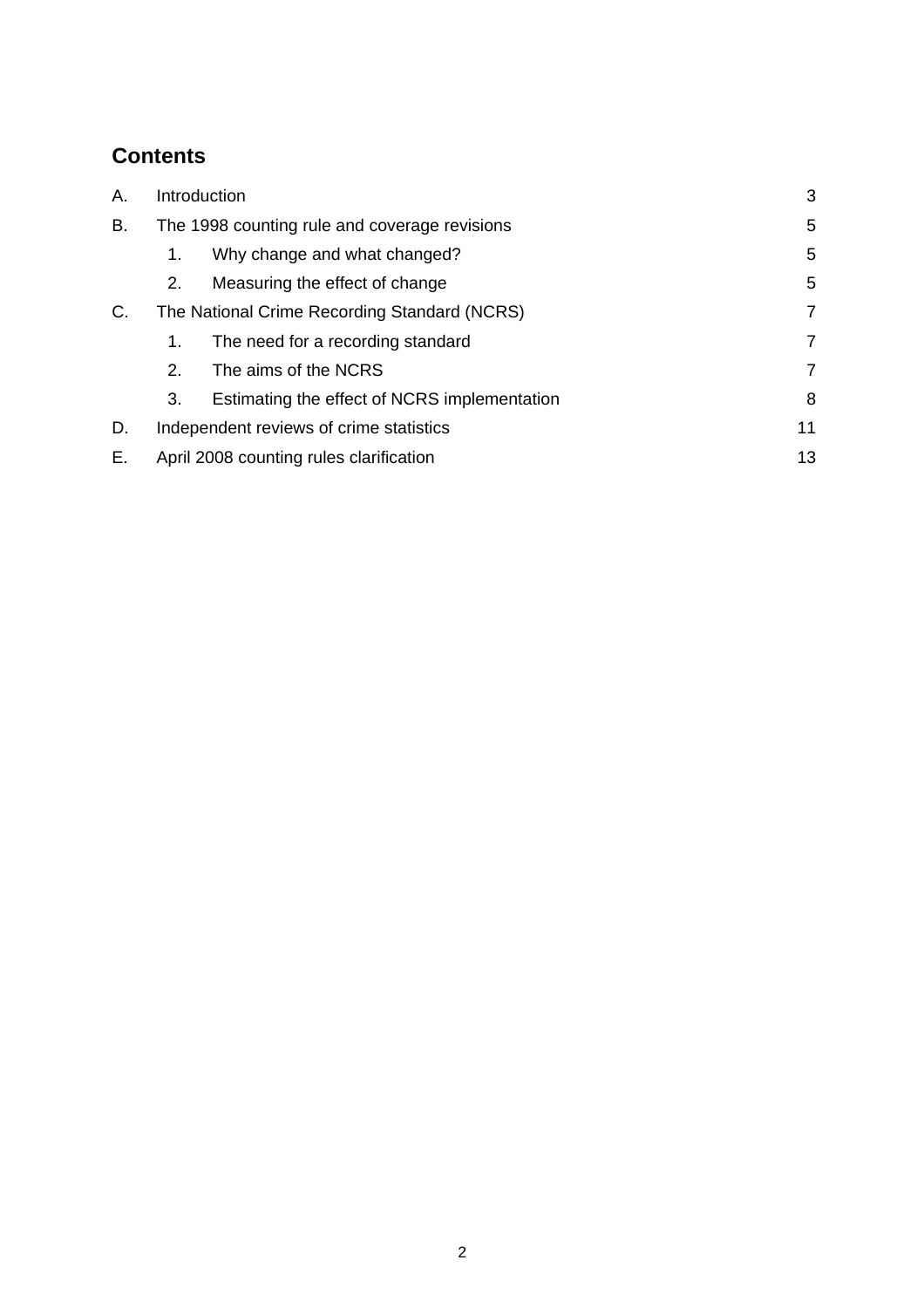## <span id="page-2-0"></span>**A. Introduction**

Police recorded crime statistics are compiled using rules for coverage, classification and counting issued by the Home Office. Such rules and police recording practices are periodically reviewed to ensure consistency and to determine whether updates are necessary.

Changes to counting rules and coverage were recommended in a 1991 review, but were rejected by the then Conservative Government. This review was revisited by the new Labour administration after the 1997 General Election resulting in significant changes to the recorded crime counting rules and coverage. These changes took effect from 1 April 1998 and were generally accepted by both the media and the Opposition. From April 2002, the 43 police forces in England and Wales implemented the National Crime Recording Standard (NCRS).

The chart below shows the trends in the total number of crimes recorded by the police over this period of change in police crime recording practices.



For some years now members of the public have been sceptical as to whether the picture of crime painted by the official statistics accurately represents what they see and are told about the incidence of crime.

In January 2006 the then Home Secretary, Rt. Hon Charles Clarke MP, commissioned a cross-party review of crime statistics compilation and publication, in an attempt to increase public understanding of and trust in crime statistics.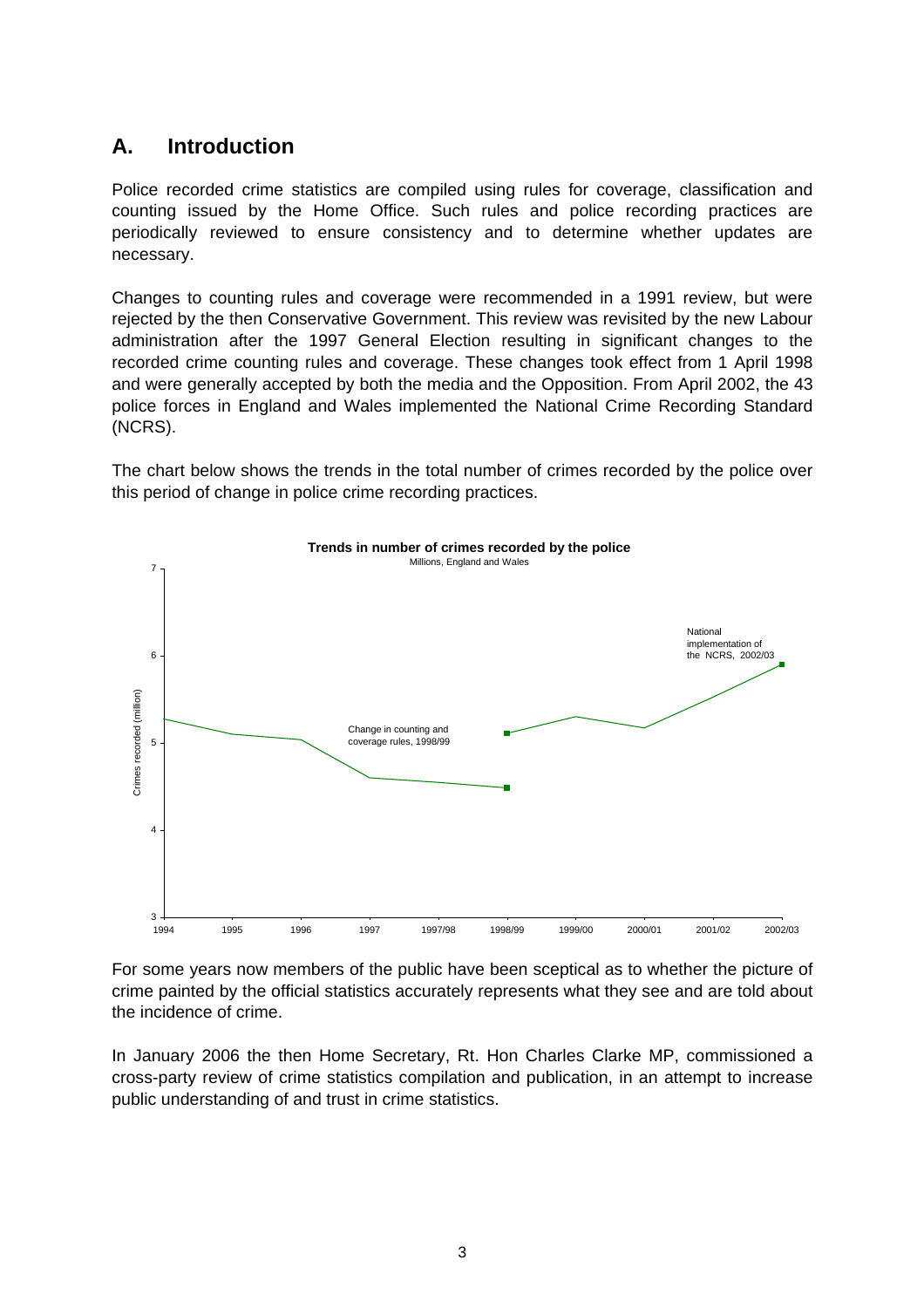The review, chaired by Professor Adrian Smith, was carried out by an independent group of opposition party nominees, leading statisticians and media representatives. *Crime Statistics: An Independent Review[1](#page-3-0)* was published in November 2006. The Statistics Commission published a separate independent review in September 2006, *Crime Statistics: User Perspectives*. [2](#page-3-1)

One of the issues raised by the reviews centred on the management of changes to statistical series.

Part of the recent problem with the credibility of the crime statistics has been a consequence of introducing significant changes first in the counting rules and then in the methodology of police recording practices (the NCRS). The consequences were unintended and, certainly at the time, there were good reasons for making both these changes. Regular change, particularly in police recorded crime, is to some extent inevitable. New legislation necessarily means adding to the counting rules and such changes are ongoing. However, when significant changes are made, a period of relative stability should be planned while they are absorbed. The problem is not change as such but whether required changes are well managed.<sup>[3](#page-3-2)</sup>

This was again apparent when the quarterly crime statistics for the period to June 2008, released on 23 October 2008, showed a 22% increase in the number of 'most serious violence' offences recorded by the police. The Home Office stated that the majority of the increase was due to a clarification of the counting rules regarding GBH with intent, rather than a large increase in the number of offences recorded. This was questioned by many, including the Conservative Party spokesman.

The Shadow Home Secretary stressed that Labour's spin that violent crime is decreasing has been "fatally undermined" by figures that show a 22% increase in the most serious violent crime and a 28% increase in attempted murders with a knife.<sup>[4](#page-3-3)</sup>

In the light of the concerns expressed in the media regarding this apparent increase in serious violent crime the UK Statistics Authority announced an extension to the scope of its previously announced report on barriers to trust in relation to crime statistics.

The Authority will now ask its Monitoring and Assessment Team to broaden the scope of that review to consider the lessons to be learned from the process underlying changes to recording practices and the associated media comment.<sup>[5](#page-3-4)</sup>

The UK Statistics Authority is expected to publish this report before the end of March 2009.

<span id="page-3-0"></span><sup>1</sup> <http://www.homeoffice.gov.uk/rds/pdfs06/crime-statistics-independent-review-06.pdf>

<span id="page-3-1"></span><sup>2</sup> [http://www.statscom.org.uk/uploads/files/reports/Crime\\_Statistics\\_Review-final.pdf](http://www.statscom.org.uk/uploads/files/reports/Crime_Statistics_Review-final.pdf)

<span id="page-3-2"></span><sup>&</sup>lt;sup>3</sup> Para 2.60, *Crime Statistics: User Perspectives, Statistics Commission*<br><sup>4</sup> *Violent erime increasing despite Labour spin. Conservative Perty navgue* 

<span id="page-3-3"></span><sup>&</sup>lt;sup>4</sup> Violent crime increasing despite Labour spin, Conservative Party news release, October 23 2008<br><sup>5</sup> Crime statistics: recording estisue crimes of violence, UK Statistics Authority, 20 October 2008

<span id="page-3-4"></span>Crime statistics: recording serious crimes of violence, UK Statistics Authority, 29 October 2008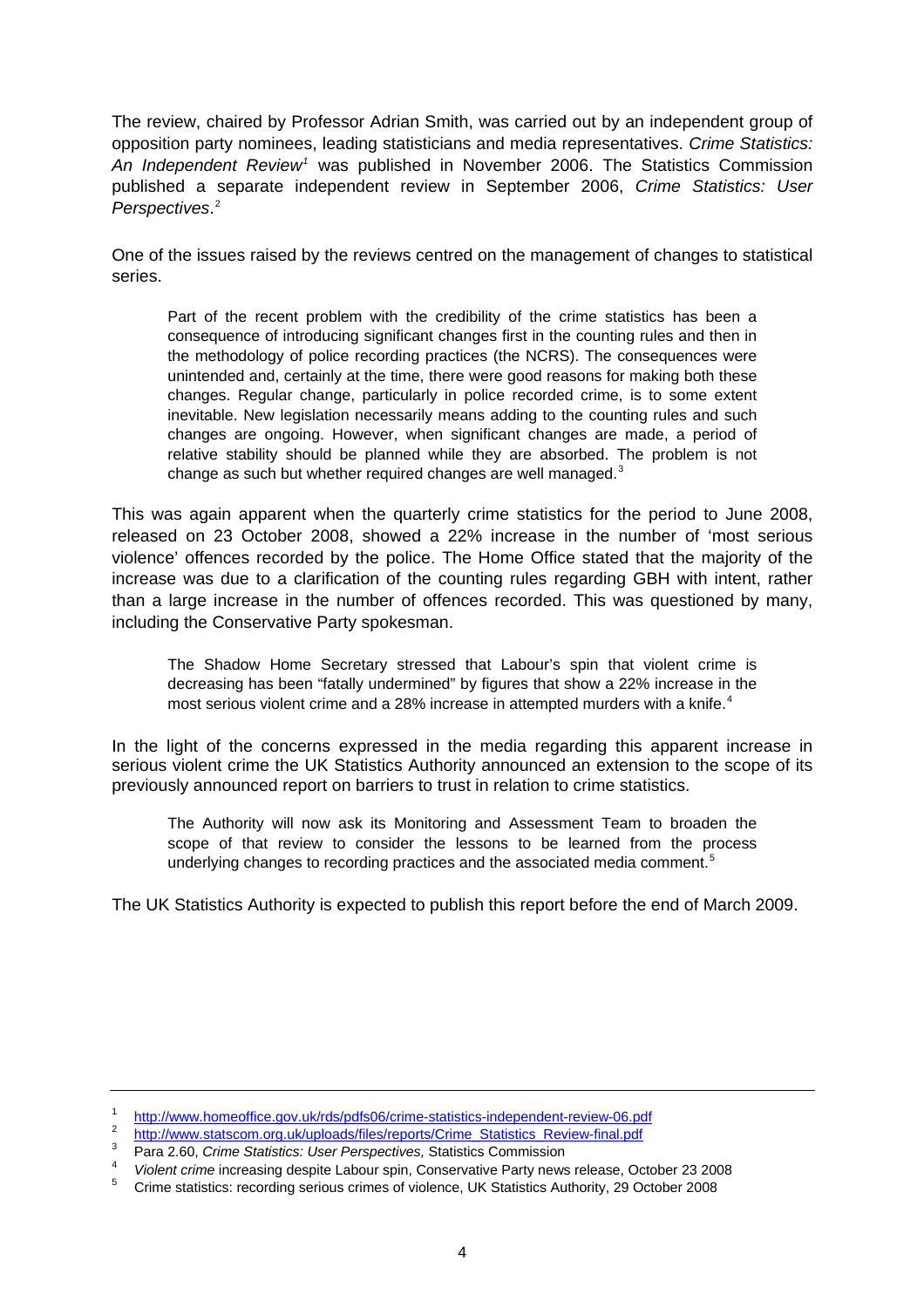## <span id="page-4-0"></span>**B. The 1998 counting rule and coverage revisions**

#### **1. Why change and what changed?**

Before 1998 the counting rules were not sufficiently detailed and there was a lack of consistency in the general rules. There was little distinction between similar types of crimes and few examples available to illustrate how the rules should be implemented. This could result in the same offence being recorded as a different crime within and between police forces. Under the previous rules there was no policy on new and changing offence types which may have been introduced through new legislation.

From 1 April 1998 detailed rules were provided for each offence which contained greater guidance on crime recording. The coverage was also increased to include all indictable and triable-either-way offences, together with some very closely linked summary offences. For example, drug possession was included in the recorded crime figures for the first time in 1998.

Under the new counting rules, a greater emphasis was placed on recording one crime per victim. This was expected to lead to a large increase in the number of fraud and criminal damage crimes recorded by the police.

- Previously, if a credit card was stolen and used in five different shops, only one crime would be recorded. After the revision, five separate crimes would be recorded since there were five separate victims.
- Previously minor criminal damage (valued at £20 or under) was not counted for detection purposes and it is unlikely that they would have been recorded. The revised rules stated that all criminal damage, irrespective of value, should be recorded.

### **2. Measuring the effect of change**

The Home Office hoped that each police force in England and Wales would provide two separate counts of recorded crime in 1998/99 under both the old and new rules (referred to as double counting). Eighteen police force areas undertook this preferred Home Office method. The remaining twenty-five police forces undertook an exercise designed by the Home Office to sample a proportion of the offences that forces thought would be most affected by the rule change. This sampling exercise was favoured by the Association of Chief Police Officers (ACPO) as they believed double counting would be too time consuming.

Table 1 shows that the adoption of the new rules had a significant effect on the number of crimes recorded in England and Wales. The number of crimes recorded under the new rules was 14% higher than the number recorded under the old rules.

The new rules had different effects on each offence group. Drug offences, violence against the person, and fraud and forgery offences were most affected by the change in counting and coverage rules. The effect on the number of criminal damage offences recorded was not as large as may have been expected considering the increase in coverage.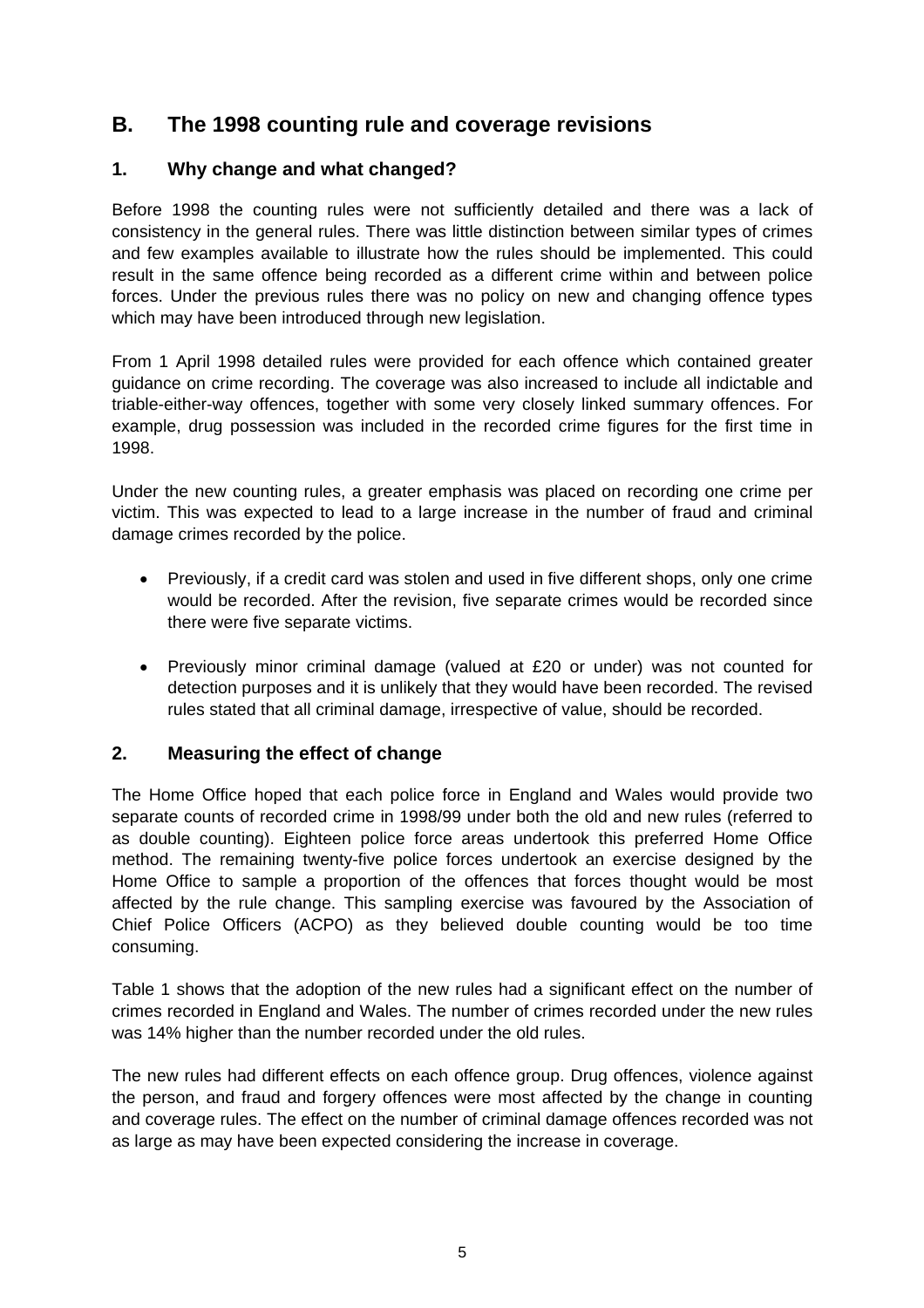| Offence group                     | Effect of new rules by<br>offence group |
|-----------------------------------|-----------------------------------------|
| Violence against the person       | 118%                                    |
| Sexual offences<br>Robbery        | 4%<br>$1\%$                             |
| <b>Burglary</b>                   | 0.1%                                    |
| All theft & handling              | 3%                                      |
| (inc. theft of and from vehicles) | 1%                                      |
| Fraud and forgery                 | 61%                                     |
| Criminal damage                   | 5%                                      |
| Drug offences                     | 538%                                    |
| Other offences                    | 52%                                     |
| All offences                      | 14%                                     |

#### **Table 1: Estimated national effect of April 1998 rule changes**

Source: Home Office Statistical Bulletin 18/99

As well as affecting each offence group differently, the new rules had varying effects on each police force. Although recorded crimes in each force were higher under the new rules the magnitude of the effect varied. In some areas there was a limited effect (Cleveland 5%, Hertfordshire 7% & South Yorkshire 7%) while there was a much greater effect in other areas (Dyfed Powys 38%, Devon and Cornwall 25% & Gwent 24%).<sup>[6](#page-5-0)</sup> The reason for such wide variation is the differing composition of the offence groups within each police force area, together with differing interpretations of the previous rules.

Statistics for 1998/99 are available under both the old and new rule systems at offence level nationally, but only total crime figures are available for each police force area. Offence level data is only available for those eighteen forces that double counted.<sup>[7](#page-5-1)</sup> Where old and new rule data is available, it is possible to provide an estimated time series that overlaps 1998/99, although it should be noted that up to and including 1997 recorded crime statistics were counted by calendar rather than financial year.

<span id="page-5-0"></span><sup>&</sup>lt;sup>6</sup> Table A2, Recorded Crime Statistics, Home Office Statistical Bulletin, 18/99<br><sup>7</sup> These farses that 'double sounted' in 1998/99 are Aven & Someract

<span id="page-5-1"></span>*Those forces that 'double counted' in 1998/99 are Avon & Somerset, Bedfordshire, Cheshire, Cleveland, Dorset, Essex, Greater Manchester, Hampshire, Humberside, City of London, Metropolitan, Northamptonshire, Nottinghamshire, South Yorkshire, Warwickshire, West Yorkshire, North Wales and South Wales.*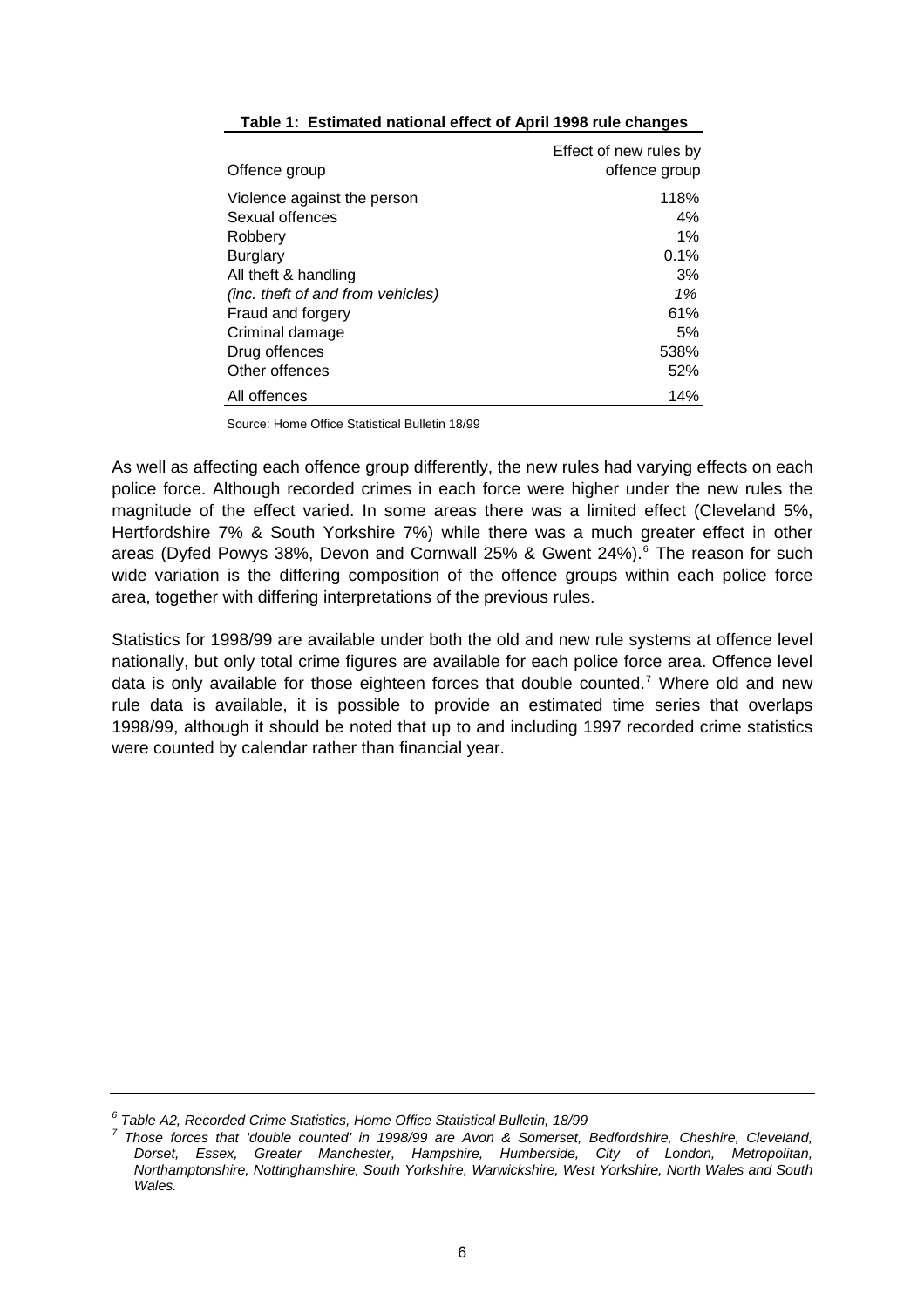# <span id="page-6-0"></span>**C. The National Crime Recording Standard (NCRS)**

#### **1. The need for a recording standard**

There has been a wealth of literature published over the last 20 years that has scrutinised the process by which police forces record crimes. A summary of some major conclusions are reproduced over the page:<sup>[8](#page-6-1)</sup>

- Police forces tend to hold separate records of incidents (allegations of crimes or calls for service from the public) from their records of crimes.
- There is considerable variation in the systems (administrative, computer, geographical, personnel etc.) which different police forces employ to record both incidents and crime.
- The process of deciding whether to record an incident as a crime is complex. There are a number of factors external to police forces that can impact on the likelihood of an incident being recorded as a crime. These include the type of offence, who is reporting it and the means of reporting it.
- Different forces require different standards of proof before recording an incident as a crime. Some forces adopted a *prima facie* approach, whereby all incidents that were reported by an alleged victim are recorded as a crime. Other forces would only record the crime once an investigation into evidence had taken place. In reality, most forces would operate somewhere between these two extremes.

Because of such wide variation in recording practices, it has been difficult to make comparisons between police forces and to provide a national estimate of the level of crime. In an attempt to eliminate this variation, the Home Office introduced the National Crime Recording Standard (NCRS) to be implemented nationwide from April 2002.

### **2. The aims of the NCRS**

The NCRS provides police forces with guidance on the initial decision to record an incident as a crime. It aims to promote greater consistency between police forces in the recording of crime and to take a more victim orientated approach to crime recording (that is towards *prima facie* rather than evidential recording).

Under the NCRS an incident will be recorded as a crime unless there is credible evidence to the contrary. Incidents reported for 'victimless crimes' will not be recorded as crimes under the NCRS.

The NCRS should harmonise police forces' approach to crime recording as it brings about more consistency in the systems used to record crime when compared to the recent past. This will enable more robust comparisons between police forces.

As the NCRS is seen as a shift towards a more *prima facie* crime recording system it should supply a better measure of the service demanded of the police. It is hoped that this will

<span id="page-6-1"></span>*<sup>8</sup> NCRS: an analysis of the impact on recorded crime, Companion volume to Crime in England and Wales 2002/03, Part One: The national picture, Home Office Online report 31/03, July 2003*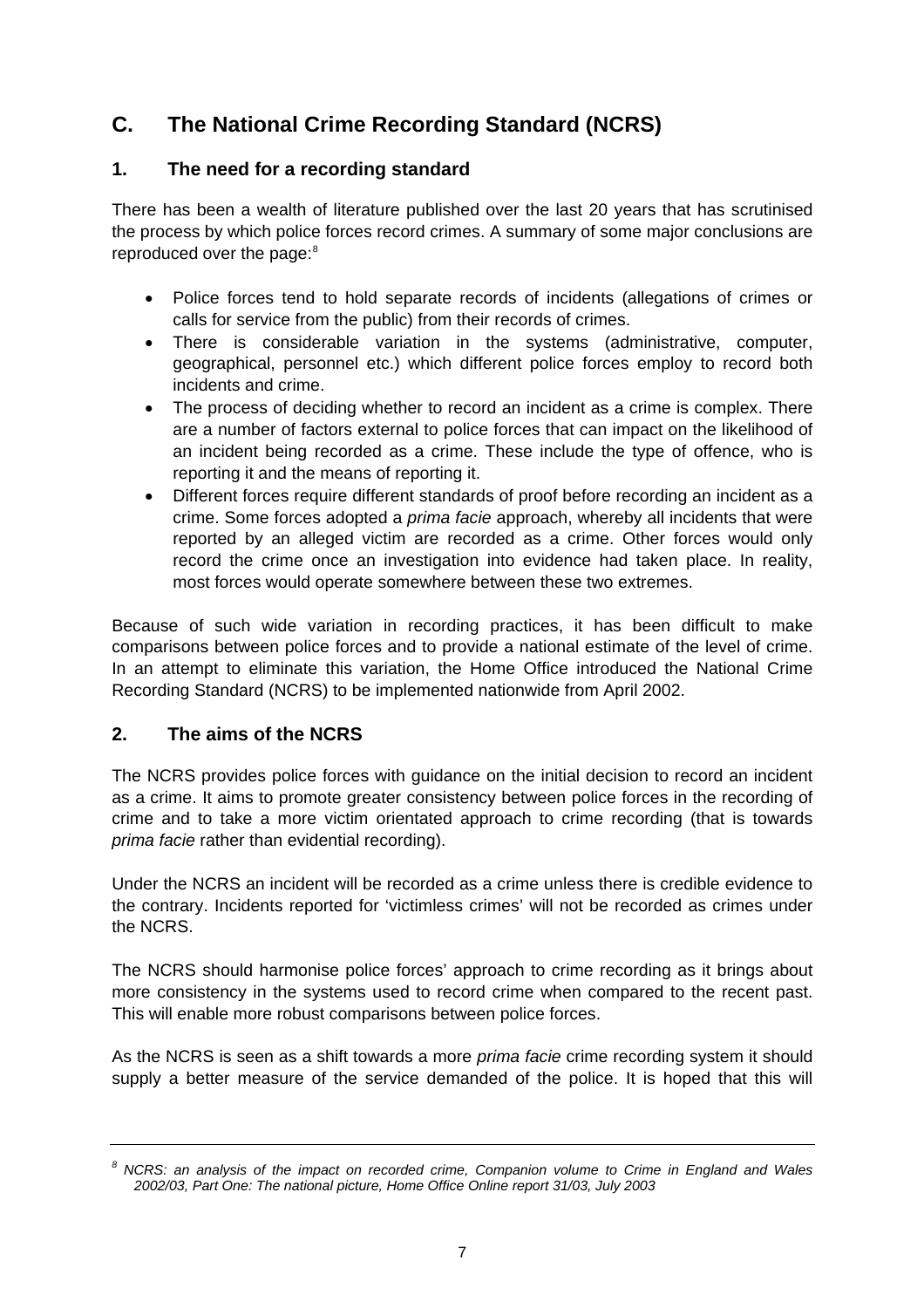<span id="page-7-0"></span>improve confidence in recorded crime statistics among the general public, academics and the media. This is expected to take place *'by giving victims the assurance that the potential crimes are being reported by them to the police will be properly recorded. More consistent and complete data will also facilitate the effective analysis of crime to support evidence-led policing interventions'.[9](#page-7-1)*

#### **3. Estimating the effect of NCRS implementation**

The NCRS effect on police crime recording has been calculated at police force level enabling the generation of a national estimate. The effect was derived by comparing trends in the ratio of crime related incidents reported by the public to the police, and the number of crimes recorded by the police.

A brief justification of the Home Office methodology is given below.[10](#page-7-2)

Crime related incidents have been taken as the most reliable measure of the 'real' changes in crime, on the assumption that the propensity of the public to report crimes should remain reasonably constant over time. Any change in the ratio of crimes to crime-related incidents has been assumed to signify a NCRS effect.

This method has not been able to estimate the impact of the NCRS in every force, particularly where changes to the incident count, either as a result of implementing the NCRS or other reasons, made the measure of incidents unstable over the monitoring period. However, the methodology has enabled the Home Office to make national estimates for the impact of the NCRS and has helped interpret the impact in over half [25] of the 43 forces in England and Wales. In other forces, a more traditional analysis of crime trends or other alternative methods have had to be adopted [such as internal force analysis].

It has only been possible to calculate the NCRS impact within certain crime groups as incident information at police force level is not available for all categories. The groups include violence against the person, burglary from a dwelling, robbery, theft and total crime.

The chart below shows the national NCRS impact for selected offence groups. Nationally, the NCRS impact on total crime has been 10%. This means that, in 2002/03, total recorded crimes were 10% higher than they would have been under pre-NCRS recording.

The violence against the person grouping demonstrated the largest NCRS effect, with the number of such offences almost a quarter higher than they would have been under pre-NCRS recording. The NCRS effect for burglary and robbery offences is much smaller, estimated to be around 3%.

<span id="page-7-1"></span>*<sup>9</sup> NCRS: an analysis of the impact on recorded crime, Companion volume to Crime in England and Wales 2002/03, Part One: the national picture , Home Office Online report 31/03, July 2003 10 NCRS: an analysis of the impact on recorded crime, Companion volume to Crime in England and Wales* 

<span id="page-7-2"></span>*<sup>2002/03,</sup> Part Two: Impact on individual police forces, Home Office Online report 32/03, July 2003*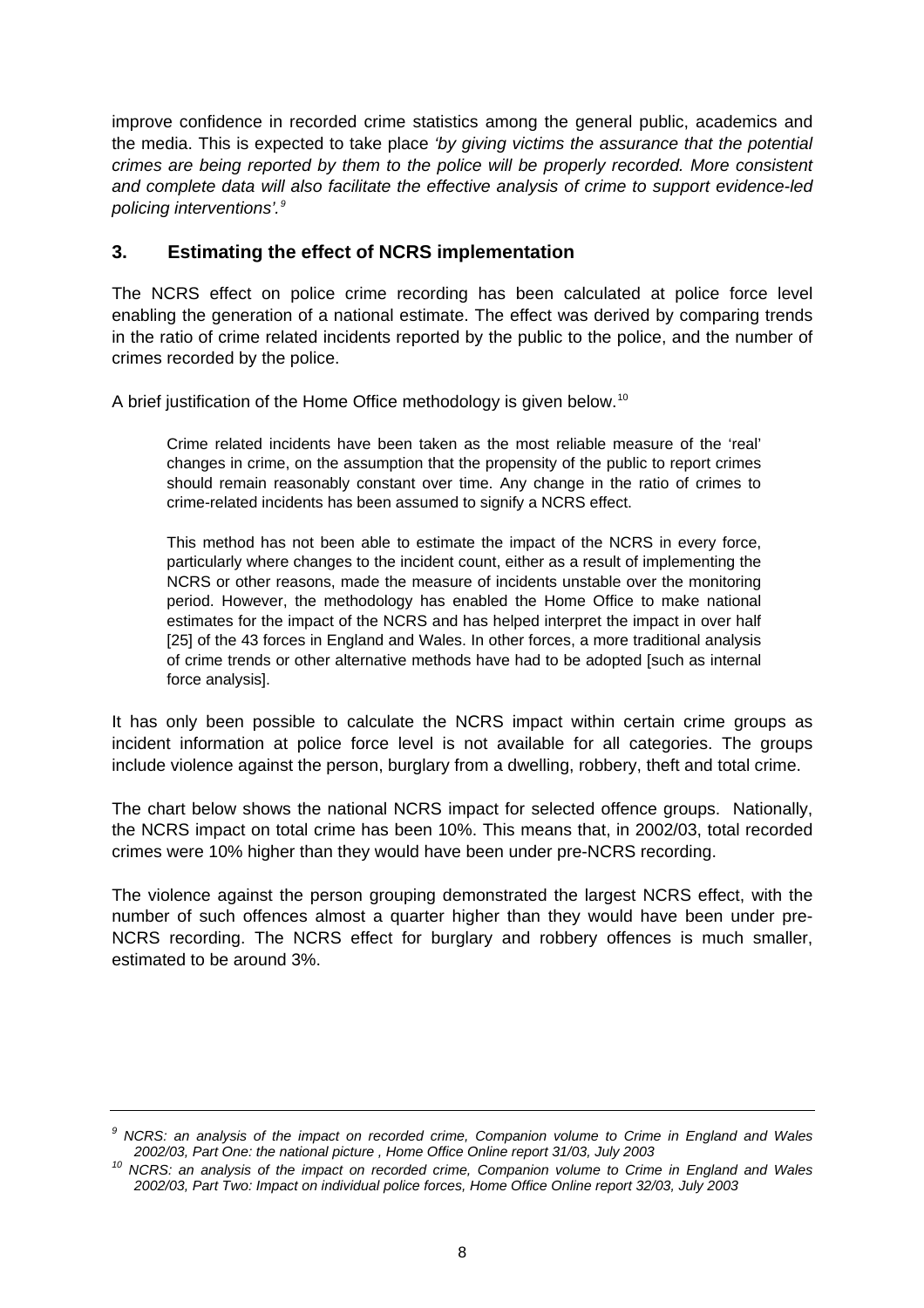#### **National estimates of the NCRS impact for 2002/03 by offence**



We can use the NCRS effect to adjust the latest recorded crime figures to estimate the real change in recorded crime. Table 2 shows the percentage change in the number of crimes recorded and the adjusted percentage change for those offence groups with an NCRS estimated effect.

|                                       |                             |     | % change between Estimated % change adjusted |
|---------------------------------------|-----------------------------|-----|----------------------------------------------|
|                                       | 01/02 and 02/03 NCRS effect |     | for NCRS effect                              |
| Violence against the person           | 28%                         | 23% | 5%                                           |
| Robbery                               | $-11%$                      | 3%  | $-14%$                                       |
| <b>Total Violent Crime</b>            | 22%                         | 20% | 2%                                           |
| Burglary (dwelling)                   | 2%                          | 3%  | -1%                                          |
| Burglary (non-dwelling)               | 1%                          | 2%  | $-1\%$                                       |
| Total burglary                        | 1%                          | 2%  | $-1\%$                                       |
| Theft of a vehicle                    | $-3%$                       | 4%  | $-7%$                                        |
| Theft from a vehicle                  | $1\%$                       | 11% | $-10%$                                       |
| Theft of or from a vehicle            | $-1%$                       | 8%  | -9%                                          |
| Total theft and handling stolen goods | 4%                          | 8%  | $-4%$                                        |
| Total criminal damage                 | 4%                          | 8%  | $-4%$                                        |
| <b>Total recorded crime</b>           | 7%                          | 10% | $-3%$                                        |

Note: (1) Violent crime includes the offences of violence against the person, robbery and sexual offences. An adjustment to the number of sexual offences has not been included owing to difficulties in calculating the NCRS effect

(2) All theft includes other offences as well as vehicle theft (the only single offence group for which an NCRS effect was estimated and an adjusted figure was calculated

(3) The figures for total recorded crime include all notifiable offences - not just those listed in the table

Source: Table 3.04, Crime in England and Wales 2002/03, Home Office Statistical Bulletin 07/03, July 2003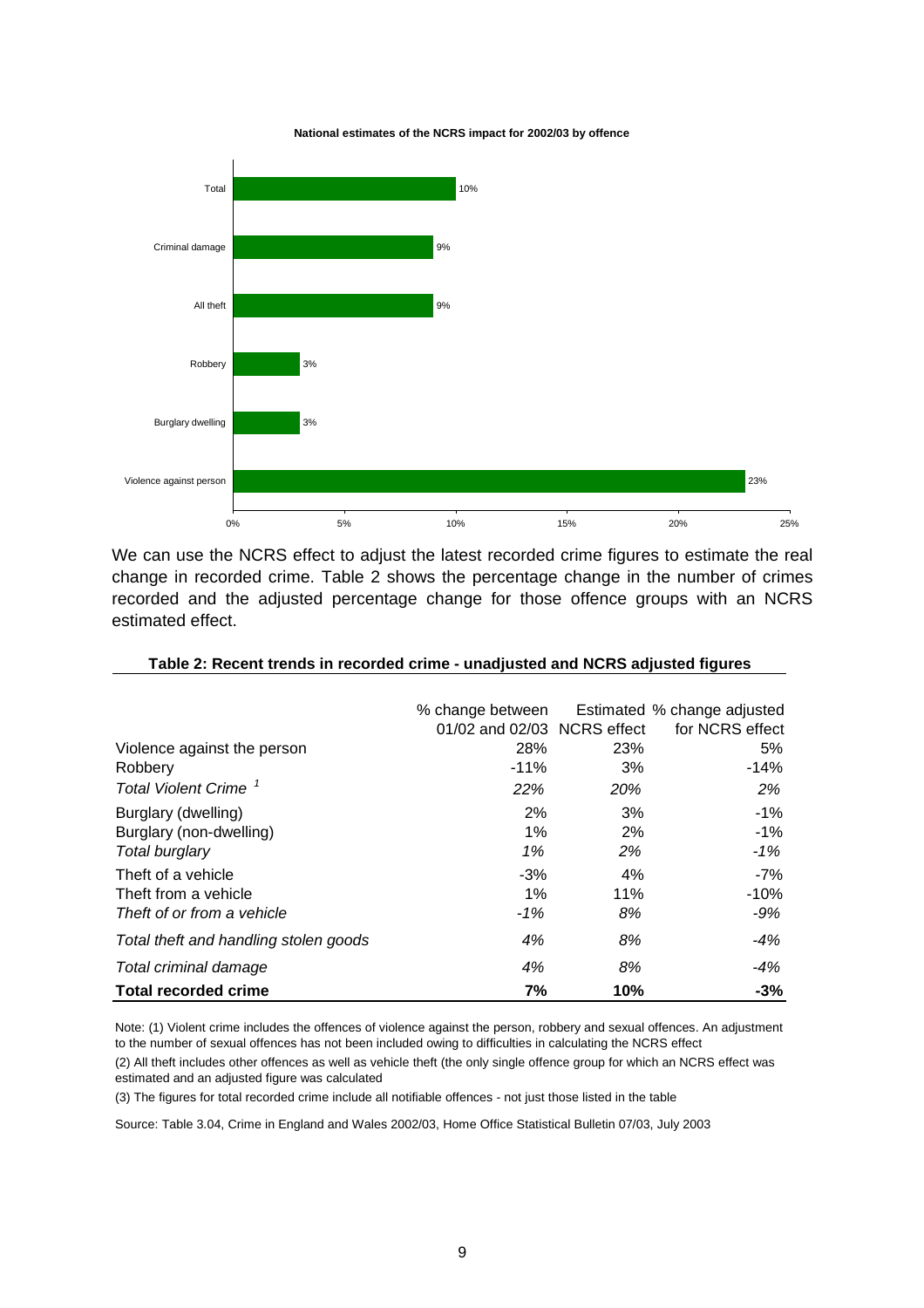Although the recorded crime figures suggest that total recorded crime increased by 7% over the year to April 2003, when adjusted for the effect of NCRS implementation, recorded crime is estimated to have fallen by 3%. In only one of the offence groups (violence against the person) did the number of crimes still remain higher once the NCRS adjustment is included.

Estimates of the NCRS effect within each police force are provided in the attached table 3. The figures are shown for those 25 forces whose data was included in the national estimate. Forces were not included or excluded owing to the quality of their crime recording, but are included on the basis that the relationship between incidents and recorded crimes seemed to indicate an NCRS effect. Full details of the estimated NCRS effect for each of the 43 police forces are provided in Part 2 of the Home Office companion volume.

These figures use the national methodology to calculate estimates of the NCRS effect. The estimates are not intended to provide a precise adjustment to the crime figures, but to indicate the broad impact of NCRS implementation.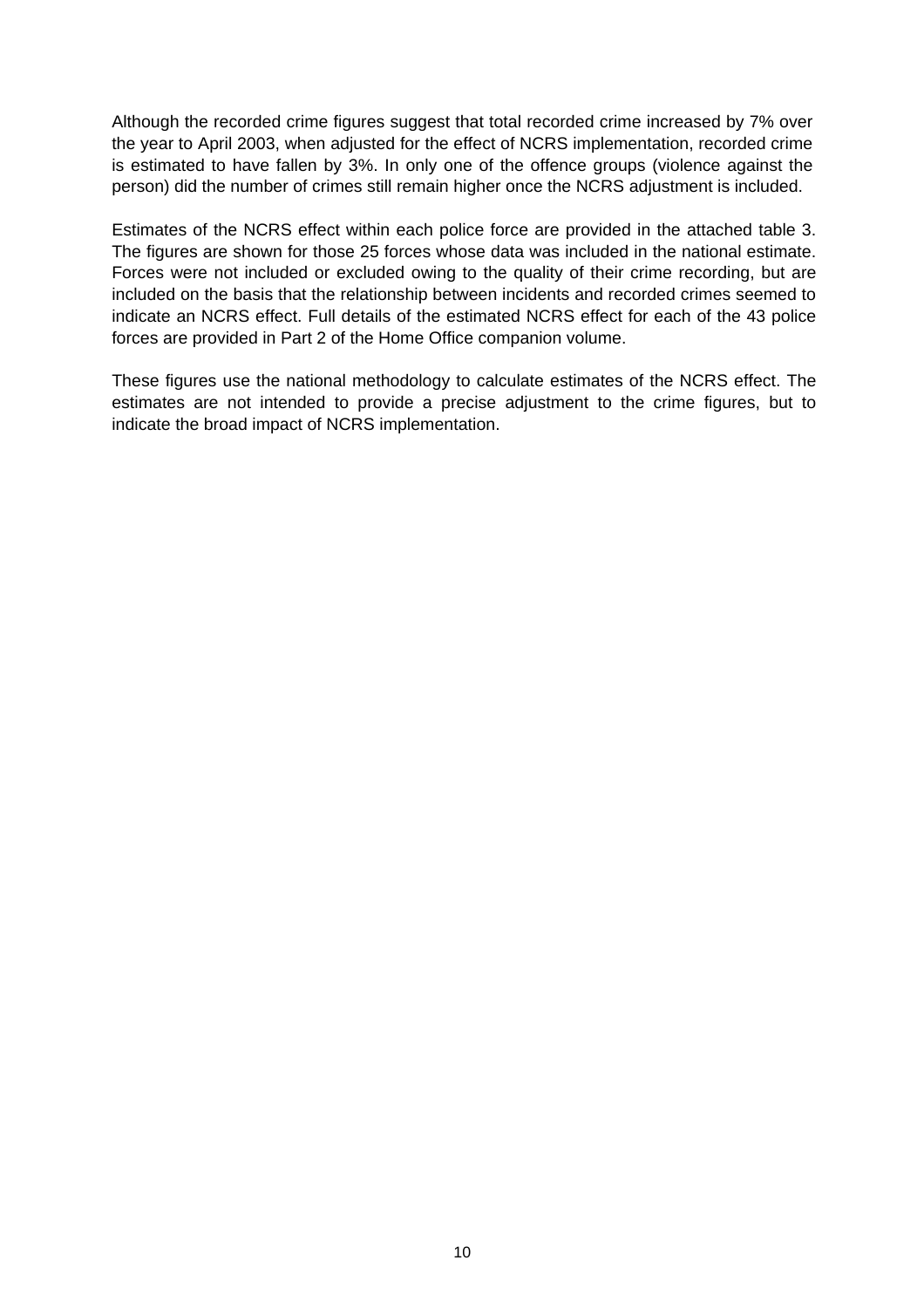### <span id="page-10-0"></span>**D. Independent reviews of crime statistics**

In January 2006 the then Home Secretary, Rt. Hon Charles Clarke MP, commissioned a cross-party review of crime statistics compilation and publication, in an attempt to increase public understanding of and trust in crime statistics.

The review, chaired by Professor Adrian Smith, was carried out by an independent group of opposition party nominees, leading statisticians and media representatives. *Crime Statistics: An Independent Review[11](#page-10-1)* was published in November 2006. The Statistics Commission published a separate independent review in September 2006, *Crime Statistics: User Perspectives*. [12](#page-10-2)

Both reviews recommended changes in the production and release of crime statistics aimed at restoring public trust. The reviews recommended exploring the feasibility of extending the scope of the British Crime Survey to include groups not currently covered e.g. children aged under 16, those living in group residences and businesses.

There were also recommendations relating to the recorded crime series, including the redefinition of major crime categories. An issue highlighted was that some offences classified as violent crime<sup>[13](#page-10-3)</sup> did not necessarily accord with the public's understanding of what was meant by 'violence'.

#### Smith Review**:**

Recommendation 2.13. We recommend that the Home Office redefine violent crime in crime statistics to only include those crimes which actually cause physical injury or where the threat to inflict such injury is likely to frighten a reasonable person.

#### Statistics Commission Review

Recommendation 3: The Home Office, and others as appropriate, should make changes to the presentation of the recorded crime figures in order to communicate better the main messages. These steps include changing the definition of violent crime.

The reviews also looked at the usefulness of the total crime measure.

Whether 'crime' is going up or down has been a major issue in political debate for at least two centuries. So it is perhaps inevitable that many users of statistics demand a count of 'total crime'. This concept is however less robust than it might appear. Not all types of offences are included in the recorded crime statistics and there is no particularly convincing reason for counting every offence as 'one', whether it is a murder or minor theft. Some common offences, such as shoplifting, are known to be incompletely reported to the police and it is therefore quite possible for trends in 'total crime' to be strongly influenced by changes in reporting and recording.<sup>[14](#page-10-4)</sup>

<span id="page-10-2"></span>

<span id="page-10-1"></span><sup>&</sup>lt;sup>11</sup> http://www.homeoffice.gov.uk/rds/pdfs06/crime-statistics-independent-review-06.pdf<br><sup>12</sup> http://www.statscom.org.uk/uploads/files/reports/Crime\_Statistics\_Review-final.pdf<br><sup>13</sup> For example, bigamy, possession of offens

<span id="page-10-4"></span><span id="page-10-3"></span>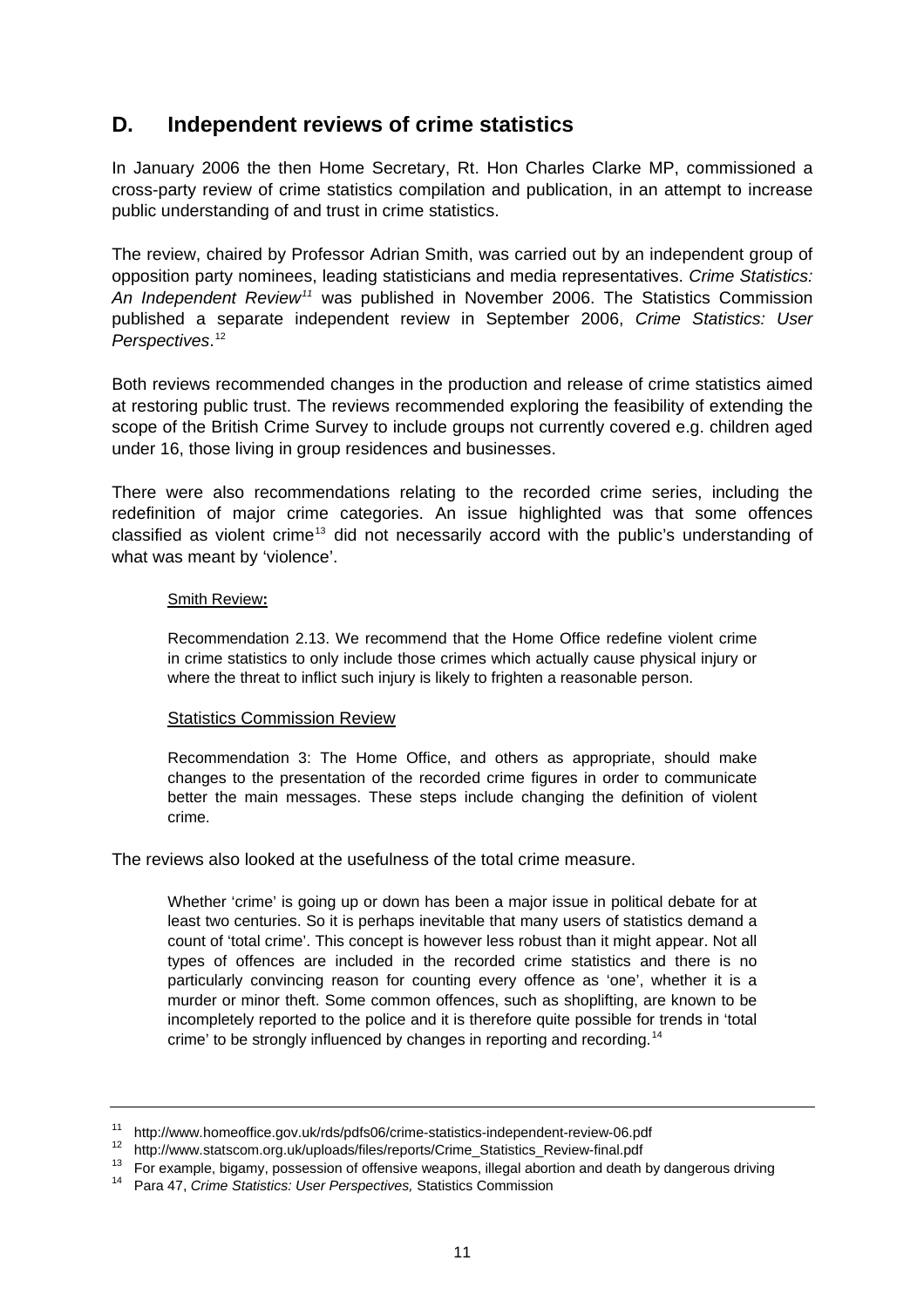The Statistics Commission Review made the following recommendation.

Recommendation 6: Technical research should be carried out (to a published timetable) to develop a set of weighted index measures of 'total crime' and promote debate on which, if any, of these measures should be adopted alongside the current basic count.

The Smith Review did not make an explicit recommendation about a total crime measure, but did discuss the possibility of creating a basket of serious crimes index.

There are two arguments for doing so. First, the more serious crimes are those for which the Home Secretary and the national government should most clearly be held to account. Second, the more serious crimes are generally more likely to be reported and recorded by the police and so act as a proxy for the overall state of crime. This is what happens in the USA where the national Uniform Crime Reports only include the more serious violent and property crimes.

We recognise that this is a difficult issue. On the one hand, the public might appreciate a clear separation of the serious from the less serious but they may not all agree on which crimes are the more serious: after all each crime is deeply unpleasant and serious for the victim. On the other hand, not including a wide range of crimes in the national crime statistics could send an unfortunate signal that the government does not care about the less serious crimes that the public are known to be concerned about. It is clear that the public are concerned about minor crime as well as serious crime and expect politicians to respond (as the current government has done recently by focusing on anti-social behaviour).

The Home Office published a response to the two reviews in July 2007 in which it broadly supported the recommendations made.[15](#page-11-0) In the *Crime in England and Wales 2006/07*  publication*[16](#page-11-1)* the Home Office made a number of changes to the classifications of offences and also revised the groupings of several categories

*Crime in England and Wales 2006/07* also included suggestions for future presentation of crime statistics based on the points raised by the reviews such as using a "basket of serious crime" as a key measure of crime trends and constructing a weighted crime index. The Home Office invited comments on these proposals and published a summary of the views received in *Crime in England and Wales: Quarterly Update to September 2007*. [17](#page-11-2)

Following two independent reviews of crime statistics the annual bulletin published in July 2007 sought comments on limited changes to offence classifications and also asked questions on proposals for a 'basket of serious crime' and a weighted crime index. Respondents had general support for a 'basket of serious crime' but some felt that this would entail further work; there was little support for a weighted index. The limited changes in offence classifications were viewed favourably but some wanted more extensive change. These responses have been passed to the team conducting the Flanagan Review of Policing (HMIC, 2007) to assist their work, particularly with respect to their interim recommendation for a cross-party debate to inform a revision

<span id="page-11-0"></span><sup>15</sup> http://www.homeoffice.gov.uk/rds/pdfs07/rcsactionplan.pdf<br><sup>16</sup> See Box 2.1 for further details

<span id="page-11-2"></span><span id="page-11-1"></span><http://www.homeoffice.gov.uk/rds/crimeew0607.html>17 <http://www.homeoffice.gov.uk/rds/pdfs08/hosb0108.pdf>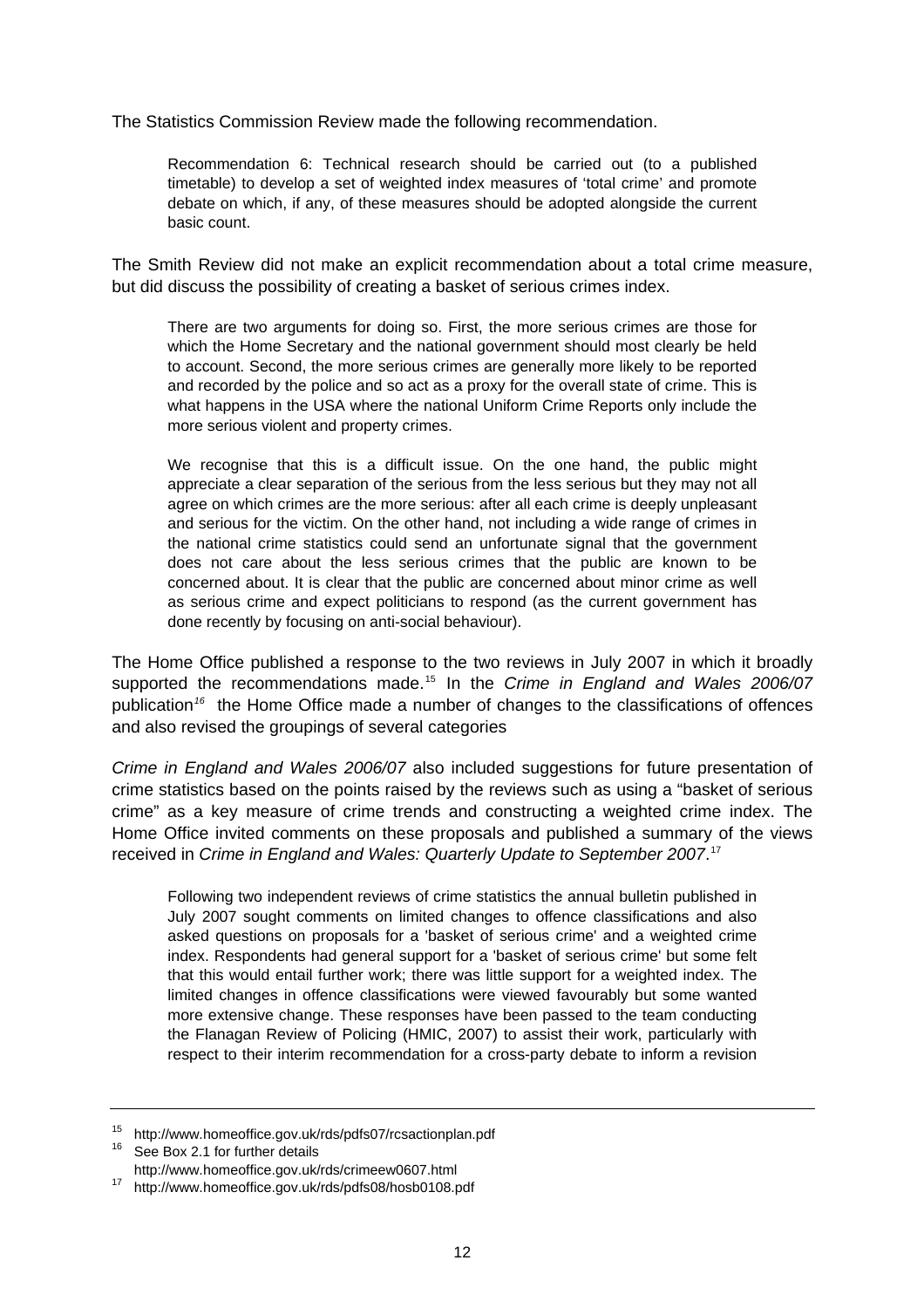<span id="page-12-0"></span>of recorded crime statistics. Consideration will be given to further change once the full implications of this major independent review of policing are known.

### **E. April 2008 counting rules clarification**

The quarterly crime statistics for the period to June 2008, which were released on 23 October 2008, showed a 22% increase in the number of 'most serious violence' offences recorded by the police.<sup>[18](#page-12-1)</sup> This marked increase drew a great deal of negative press coverage. The Home Office claimed that the majority of the increase was due to a clarification of the counting rules regarding GBH with intent.

The Home Office explained the need for, and effect of, the counting rules clarification in a statistical explanatory note accompanying the quarterly crime statistics.<sup>19</sup>

The Government's new Public Service Agreements (PSA), published in October [20](#page-12-3)07, included a commitment to reduce serious violence.<sup>20</sup> Progress on this agreement is to be measured by using police recorded crime and this necessitated separating the general category of violence against the person into serious and other violence.

GBH *with intent* has for many years been the major component of offences of 'more serious wounding or other act endangering life'. However, it became clear from the questions that were being raised by forces that there were differences in interpretation of the Home Office Counting Rules for this offence. The rule is that GBH *with intent* should be recorded where there is an intention to commit GBH, i.e. the test as to how to record is based on the offender's intention as opposed to the degree of injury (this being in line with the legal definition of the crime). The majority of forces had interpreted this to mean that providing there was a clear intention to commit GBH then this offence should be recorded as such. However, some forces had in many cases not recorded under this heading unless GBH had been actually sustained (i.e. they had been recording as other violence against the person with and without injury).

Following discussion with the National Crime Recording Steering Group which includes representatives from the Association of Chief Police Officers (ACPO), local police forces and the Audit Commission as well as the Home Office it was agreed in February 2008 to issue new guidance clarifying how GBH with intent should be recorded.

Since the new PSA on serious violence was being introduced, it was essential to clarify the rules used by all forces.

Firstly extra guidance was introduced, based on the Crown Prosecution Service (CPS) charging standards that sets out circumstances that may indicate intent (e.g. use of firearm, use of knife, indication of pre-planning). The counting rules say 'If the elements of intent are present and the actions of the offender clearly show a

<span id="page-12-1"></span><sup>18</sup> <http://www.homeoffice.gov.uk/rds/pdfs08/hosb1408.pdf>

<http://www.homeoffice.gov.uk/rds/pdfs08/hosb1408gbh.pdf>

<span id="page-12-3"></span><span id="page-12-2"></span><sup>&</sup>lt;sup>20</sup> Priority Action 1 from Public Service Agreement (PSA) Delivery Agreement 23 is to reduce the most serious violence, including tackling serious sexual offences and domestic violence.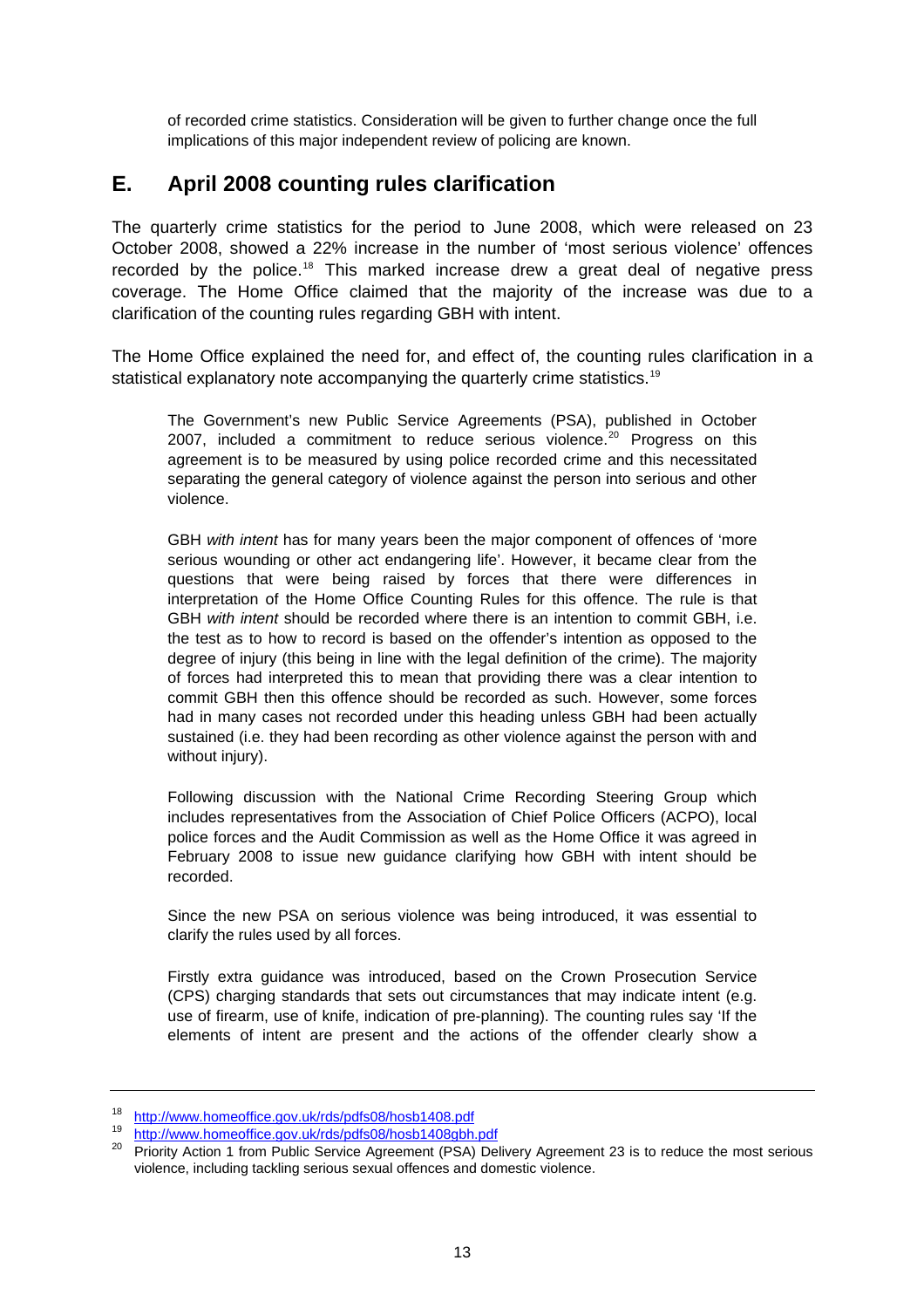deliberate attempt to inflict serious bodily harm yet the result of the injury does not constitute serious bodily harm' then record as GBH with intent.

Secondly, an example was introduced in the *Counting Rules for Recorded Crime: Instructions for police forces* illustrating the application of the rules:

*A woman in a nightclub appears to provoke another woman she knows by pouring a (One crime (class 5A) (intent to use broken bottle – attempt GBH) drink over her head. She then picks up a bottle, and deliberately strikes it on the table and again deliberately strikes her with the broken bottle in the face. The victim suffered a cut to the bridge of her nose and a nose bleed.* 

As a result of this clarification in crime counting rules a minority of police forces reported that their recording of offences as GBH with intent has increased. Our best estimate, based on 13 forces recording some of the highest apparent increases in GBH, indicates that at least two thirds of the 26% increase in GBH with intent between the first quarter of 2008/09 and the corresponding quarter 12 months previously can be accounted for by the impact of this clarification. Furthermore, falls in the categories of other violence against the person with and without injury are greater than the increase in GBH *with intent.* 

In addition, GBH without intent has also been separated out from the 'other wounding' category that mostly consists of offences of actual bodily harm. This is so that this new category could form part of the basket of serious crimes used for the PSA. Forces have been told that where there is no intention to commit serious bodily harm but the level of injury is of the GBH level then GBH *without intent* should be recorded. The levels of injury that would amount to GBH are based on the CPS charging standard, such as injury resulting in permanent disability, substantial loss of blood, compound fractures, broken cheek bone, jaw, ribs etc.

The Association of Chief Police Officers (ACPO) noted that there were trends within the crime statistics which would cause concern to the public.<sup>[21](#page-13-0)</sup>

The impact of changes made to the way in which some crime is recorded will make uncomfortable reading. Apparent increases in some categories of violent crime are strongly influenced by these counting amendments which were introduced by the Home Office in April 2008. ACPO supported the amendments to the counting arrangements as these changes will improve our understanding of neighbourhoods affected by crime.

<span id="page-13-0"></span><sup>&</sup>lt;sup>21</sup> [http://www.acpo.police.uk/pressrelease.asp?PR\\_GUID={F352C96B-6C93-4D4F-9727-0F5DB970ECA3}](http://www.acpo.police.uk/pressrelease.asp?PR_GUID=%7BF352C96B-6C93-4D4F-9727-0F5DB970ECA3%7D)